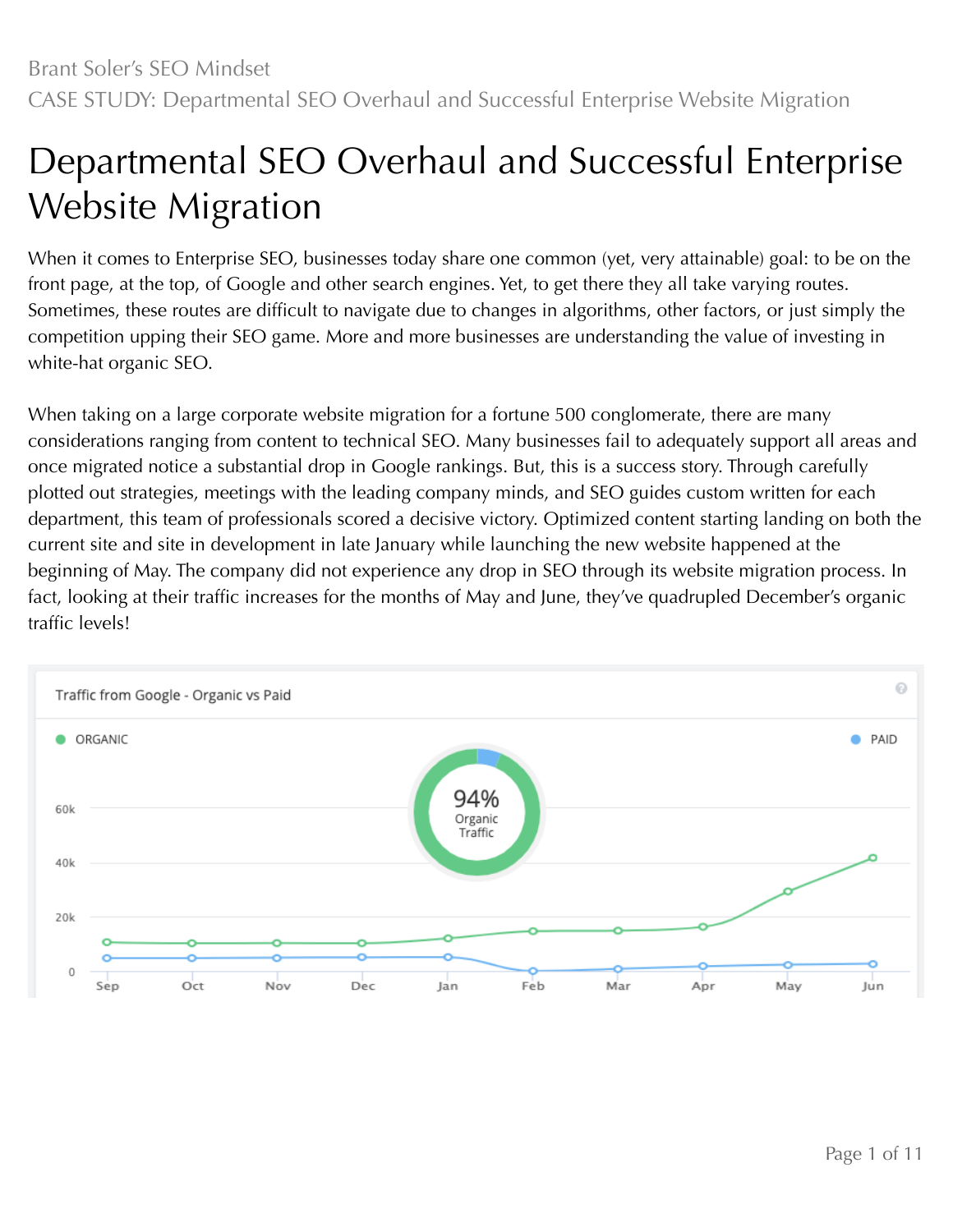## Client Background Information

This client is in the global SaaS business space with more than 10 radically different software products built for different markets, verticals, and sizes of companies. This client is so well established they have an international network of smaller companies representing their products to their local constituents in nearly every industrialized country in the world. Their SaaS products support businesses in refining and streamlining manufacturing facility maintenance, multi-business site operations & management, financial reporting to meet national & international standards, physical space management, and more, also offering business intelligence metrics and insights. Their software is intricate and customized to each client, the equivalent of retaining a data scientist with a robust reporting team!

My client is very successful, so much so that a large Fortune 500 company bought them in 2019 and they became the money-making darling of the global super conglomerate. Their marketing mainstay was flooding the web with disjointed content, paid ads, email campaigns, global partners taking on all the marketing efforts for their local regions, and direct sales. They were using the spray and pray approach! Unfortunately, when it came to SEO they struggled to properly rank for relevant intent-based keywords.

To give you more of an idea of how much they struggled with keyword rankings, when I started, out of the nearly 500 keywords they managed to rank within the top 100 results, the only results in the top 20 were direct brand name words related to their software products. They had a strong desire to change that, and it became part of my mission. Once you get to the last pages of this case study you will see just how effective my support was in turning this around, first, all the details.

## Goals

While collaborating with this client, their goals grew from ensuring a smooth, successful website migration to expanding their overall marketing reach and educating multiple departments on how to incorporate SEO into their messaging, leading to increased organic traffic, revenue, and conversions.

## Timeline

My work on this project began with a narrowly defined set of objectives in late March 2020. While diligently turning straw into SEO gold, I studied the project parameters, listened carefully to the executive meetings where the website was introduced and began to notice a vast disparity between the state of the creative product being promised and what they had created so far. In late June 2020, the project crashed and burned. The company web developer leading the project was fired, and the project was handed to the director of creative services.

With new project management in place, the months of July and August were spent rescoping every step of the project and earning approvals at the different steps of the corporate structure. At this point, I was moved up into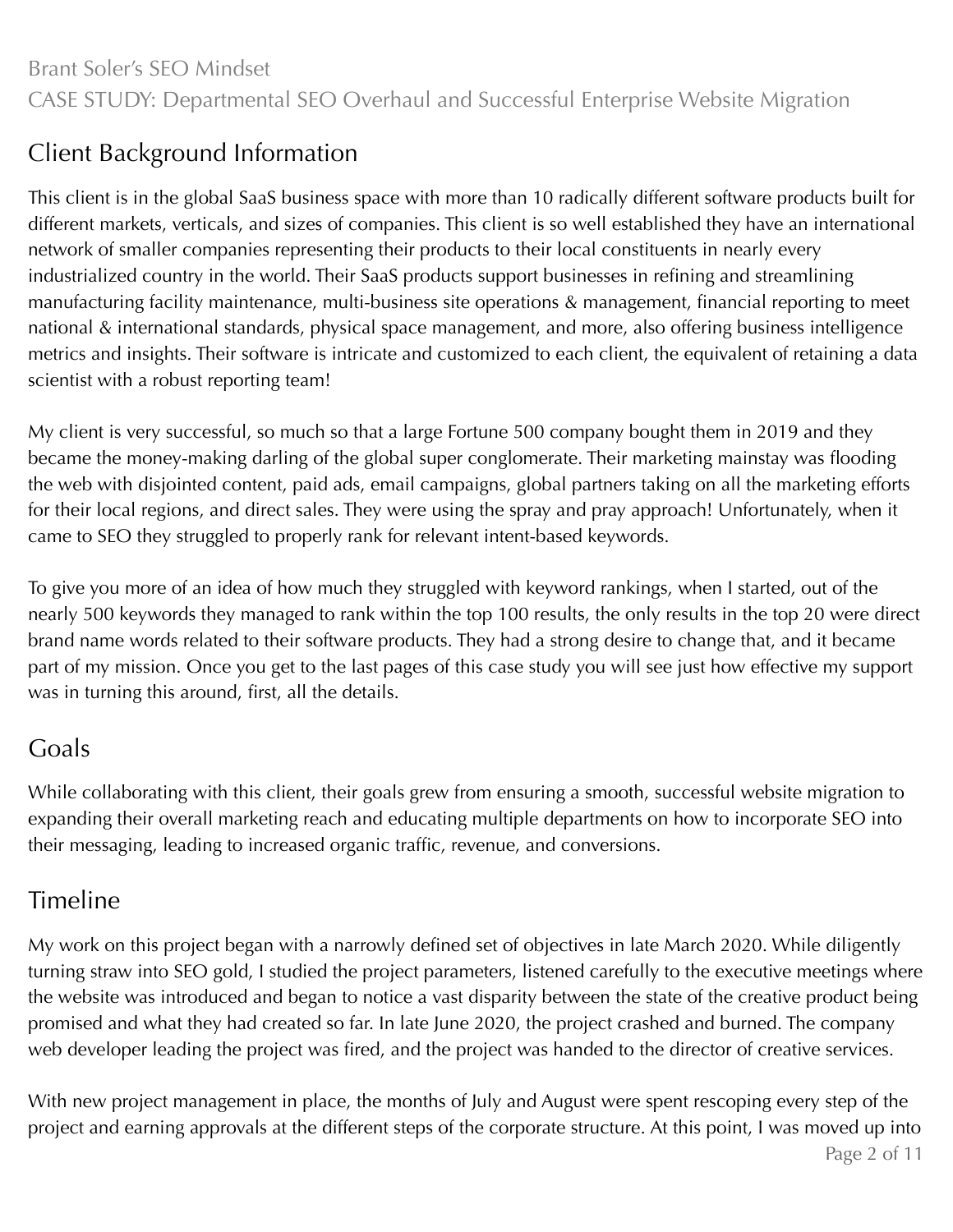a project management position to oversee the work being completed and became the liaison between the parent company and the website migration project.

September, October & November were spent creating standard operating procedures (SOPs) & protocols, writing SEO documents, overseeing the redevelopment of the drupal core of the website, preparing optimization strategies for each department, and supporting the content team's efforts to clean up web content.

December was spent implementing the changes with demand generation & beginning strategy implementation with the content department. The data reporting system was rehabilitated to be functional, accurate, and professional.

January, February & March were spent building advanced SEO principles into the website core and ensuring their proper display on the front end. Technical corrections were made, the advanced coding & image handling systems were developed and installed on the website.

April was spent ensuring the new website contained equal or improved content compared to the old website. The 301 redirect list was created and vetted. The website was crawled to locate and exterminate 404 errors, find and update internal 301 links, and major efforts were made to cross-link related content. The effects of the image naming and resource coding features were verified successes on the front end of the website.

The beginning of May was the launch point of the new website. There was a content freeze for the last two weeks of April and the first two weeks of May in an attempt to isolate the changes in analytics due exclusively to the website migration. Looking up at the graph on the first page, you can see the dramatic rise in organic traffic for the months of May and June.

In the last days of May 2021, my job was completed. Here is the feedback left on my Upwork profile by the director of creative services:

"Brant has worked with our organization since March of 2020 as our Search Engine Optimization Expert in building a new website. In this time, he has surpassed all expectations I had regarding his skills and abilities related to the project role. He has extended his responsibilities in this team to guide the project deliverables for SEO compliance and act as the SEO integration expert with content, technical, and marketing knowledge.

I have never seen an individual learn the business verticals as quickly as Brant. He is known within the project as the de facto expert in these areas and has been an incredible team member. He ensures his knowledge is accessible to anyone who needs it. Additionally, the speed and accuracy with which Brant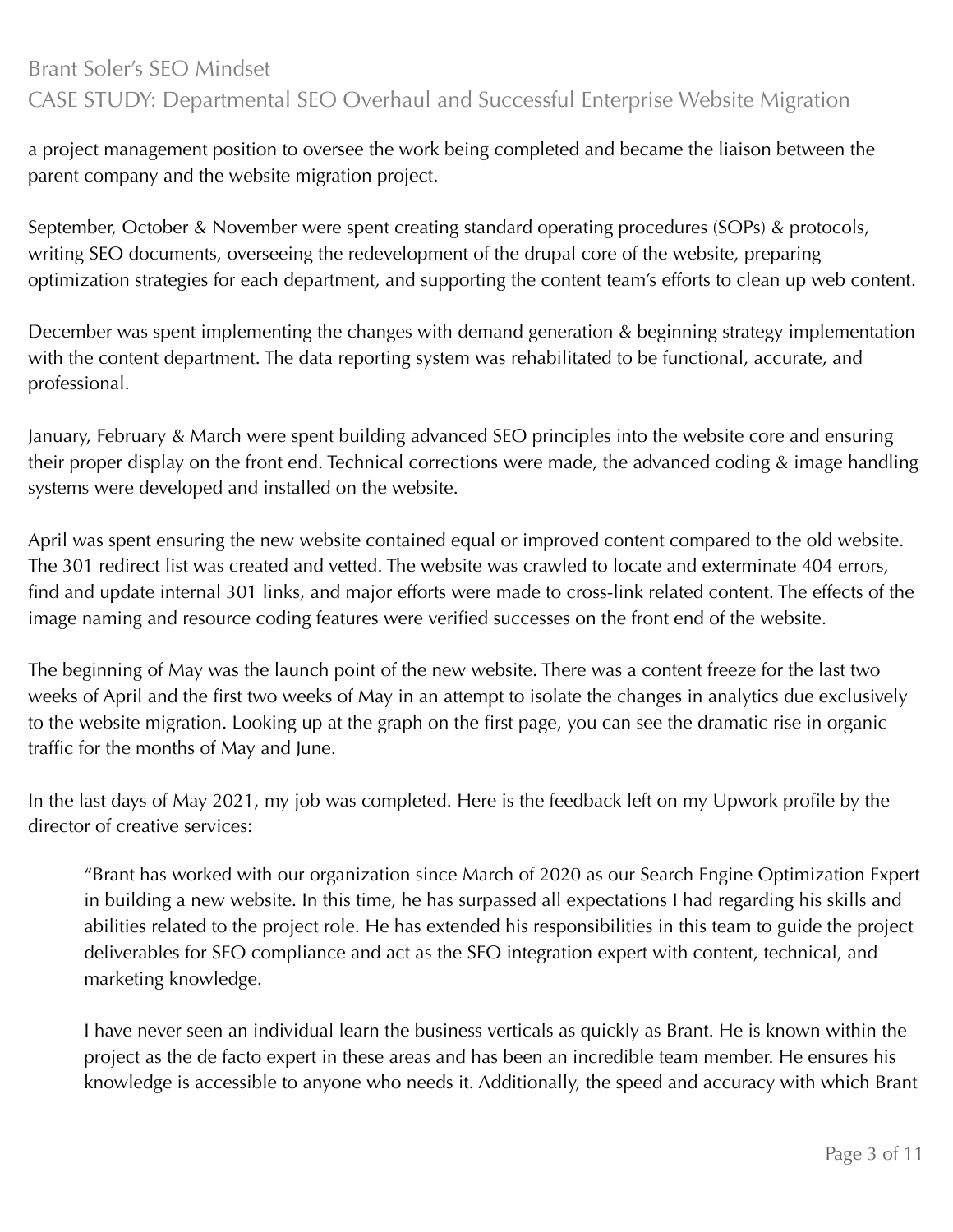works is an absolute joy to watch. He has a high quality of output and is extremely clever in how he applies industry standards to the company's needs.

Brant's communication and documentation skills consistently go above and beyond requirements. He was extremely valuable to our team and I believe will make a tremendous impact in his next role. We completed our project successfully and I would work with him again given the opportunity."

## Strategy

My SEO success strategy was built on a four-prong approach encompassing the organization as a whole as well as leveraging aspects of the parent company.

- 1. Identify and implement the immediate game-changing SEO optimizations for the company, to score some wins for demand generation in terms of leads & exposure.
- 2. Safeguard the long-term organic growth and success of the company by instigating company-wide change in perceptions of SEO.
- 3. Actively listen to the successes other OpCos were achieving and integrate their wins into our process.
- 4. Ensure the success of the website migration process!

#### Short Term SEO Growth Strategy

- Audit backlinks to disavow toxic links and sever black hat backlinks.
- Rewrite page titles, page addresses & content headings to include intent-based & volume-driven keywords with unique content.
- Perform an SEO audit of the entire company's internet presence, every page, every asset, and provide detailed optimization recommendations to improve SERP visibility for every page. Identify thin, stale & irrelevant pages marking them for improvement or removal.

## Long Term SEO Growth Strategy

- Complete a detailed (250+ page) competitive analysis of 20 word-of-mouth competitors and 20 datadiscovered competitors. Including data tables, public marketing assets & website sitemaps.
- Create department-specific SEO protocols for the sales & marketing, demand generation, content, and web departments. Train protocol recipients on leveraging SEO principles for greater success.
- Overhaul rudimentary data reporting system to provide clear & accurate professional business intelligence dashboards.
- Leverage data-driven metrics to tie relevant intent-based organic traffic with paid advertising to maximize exposure for key phrases with high conversion rates.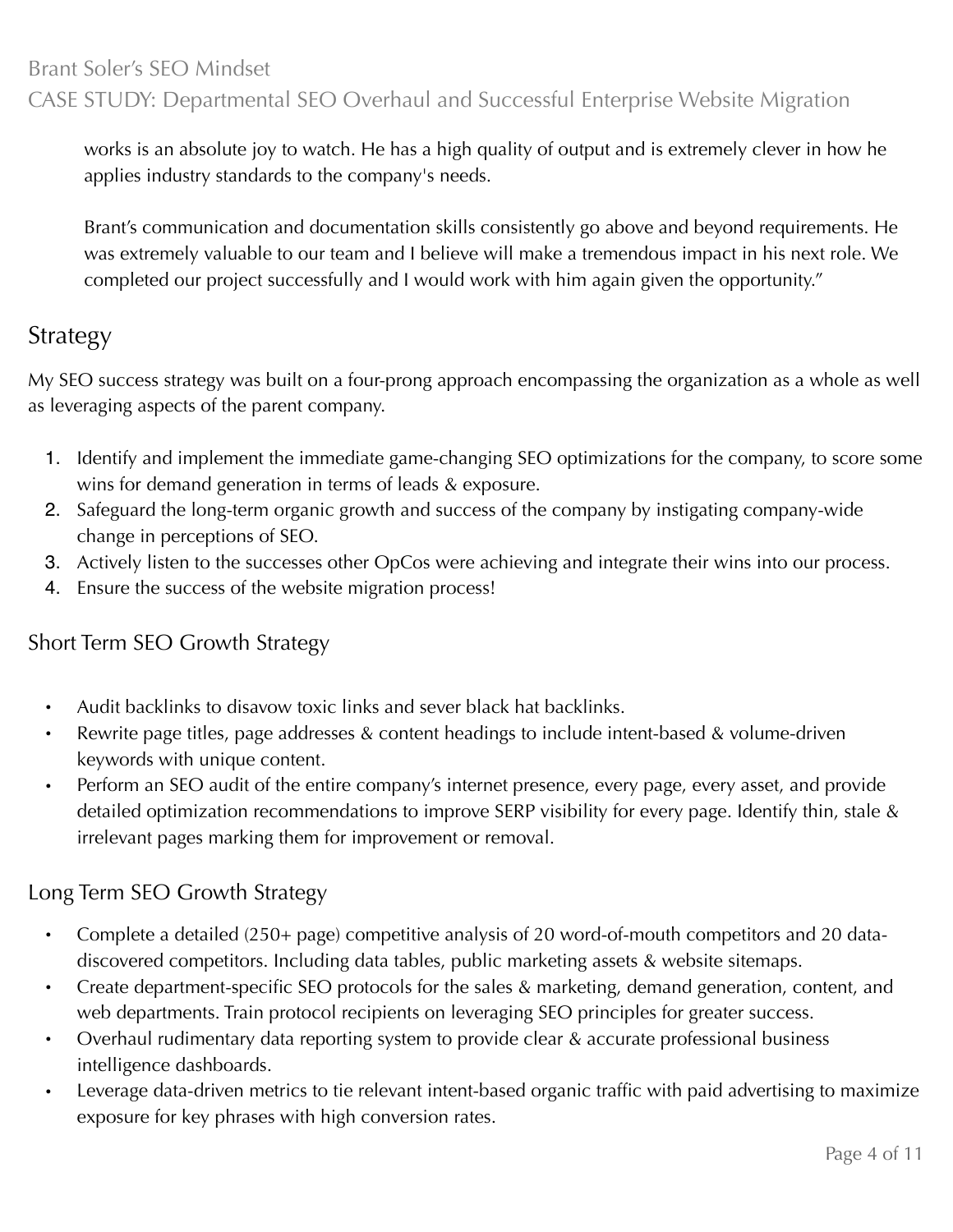• Develop extensive SEO-driven SOPs for content writers including single-page flyers for each content type. Train SOP recipients on leveraging SEO principles for greater success.

## Conglomerate SEO Growth Strategy

- Collaborate with digital marketing leaders to solve pressing SEO issues including:
	- Increase conversion rates for product sales-based OpCos.
	- Increase organic rankings for pillar content pages.
	- $\circ$  Expand minimum standards for on-page content & blog content.
- Collaborate with social media marketing leaders to solve pressing SEO issues including:
	- $\circ$  Increase readership through leveraging social media platform-specific features.
	- $\circ$  Expand marketing reach through profile completion & social asset optimizations.
	- $\circ$  Connect with industry influencers & reputable brands to build off one another's successes.

### Website Migration SEO Growth Strategy

- Meet with company leaders to present, approve and synchronize front-end SEO optimization initiatives.
- Recommend technical corrections to optimize the addressing system. Reorganize products & solutions, correct misspelled resource categories & include new categories.
- Devise a coding system for pages on the back end of the website to mark each page. Specify which product/industry/solution each resource asset belongs to.
- Insert approved recommendations into the JIRA ticket system to facilitate implementation.
- Train and manage back-end Drupal developers & Gatsby.js front-end developers on implementation of the latest SEO standards.
- Oversee the creation of detailed landing pages representing resource-rich experiences. These include videos, infographics, and images with correctly applied content headings and new words per page minimums.
- Create a directory of 301redirects between all the verticals & products within the company.
- Crawl the website under construction with ScreamingFrog to identify technical SEO errors and insert them into JIRA tickets for resolution by the dev team.

## Strategy Implementation

My work with this company ranged across several departments. There were immediate fires to put out in demand generation & content which were parallel pathed against my SEO work specifically addressing the website migration. On a third parallel path, I was asked to participate in and contribute to parent companywide meetings featuring professionals from all 20 operating companies (OpCo) to bring back important lessons and discoveries for implementation at my local OpCo, while managing the website migration implementation team.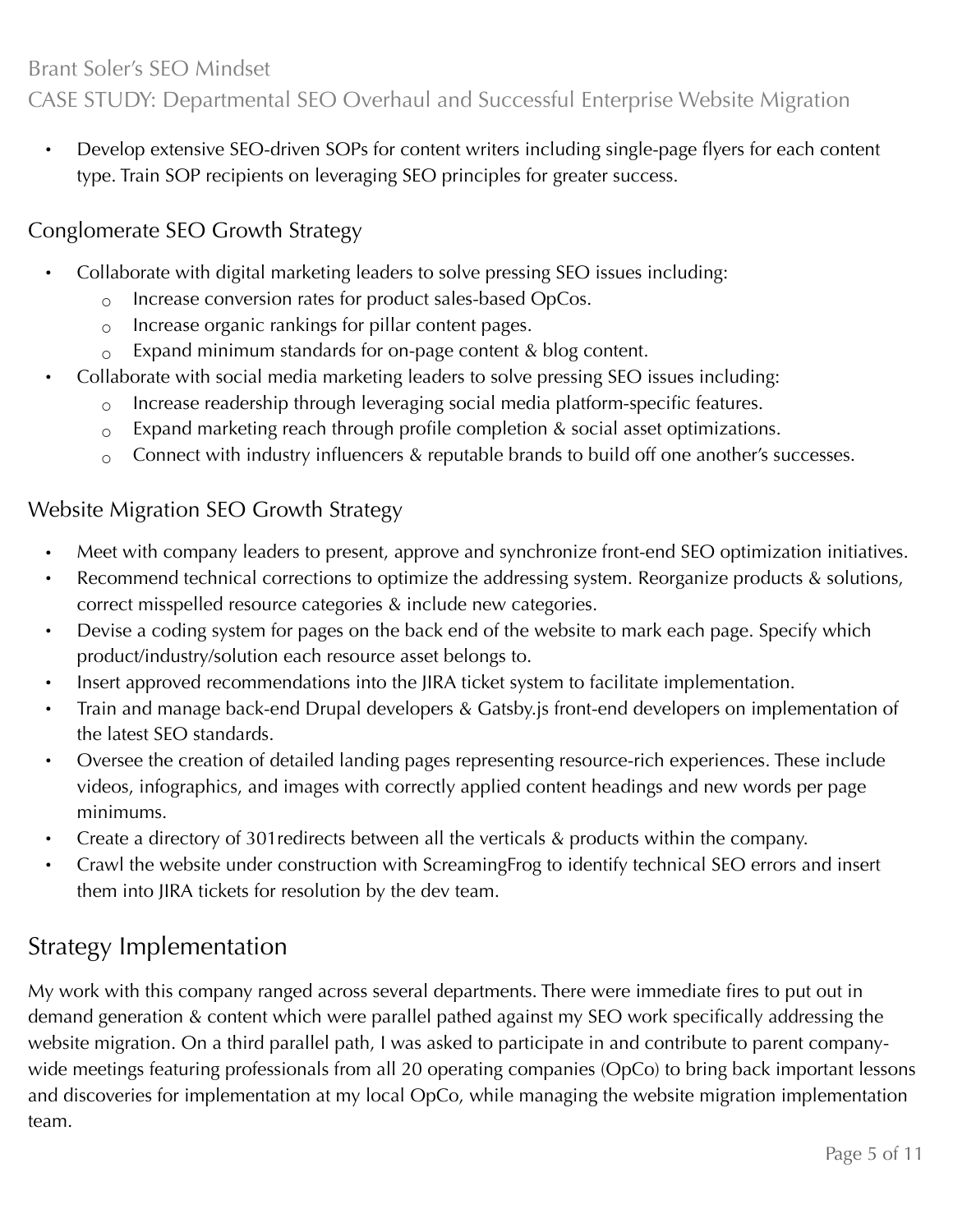The Digital Marketing Office Hour meeting presented an opportunity to directly connect my OpCo with the latest internal tools and insight-generating integrations from an amazing group of professionals. After taking copious notes, vocally participating during strategic meetings, and supporting the resolution of their SEO dilemmas, I documented potential changes and updates to the project & submitted them to my team for inclusion.

The objective of the Social Media Marketing Office Hour is to codify a set of best practices to be employed across all OpCos. While each of these professionals is an expert in their social craft, each focused on their market & niche, they were missing a major component of social media's role and connection to the greater internet. I was asked to give a lengthy presentation comparing technical & content SEO principles with the social media platforms where they ply their craft and made suggestions on how to leverage their content for greater reach.

#### Demand Generation

Focusing back on the work with this client, demand generation was the natural place to start, diving deep into the sales funnel problems with the website, poor conversion rates, and waffling rankings: the center of the dysfunction. One typical failing of large companies is the speed with which they move and implement changes, updates, and upgrades. Thankfully, my presence bypassed most of the red tape typically involved in this system. As an independent contractor, I was able to take new ideas directly to the decision-makers for approvals and assign work to the appropriate employees for completion, usually on the same day.

Quick gains needed to be made with UX updates and targeted content updates to really start the ball rolling. I made a lengthy list of SEO requests starting with visual improvements to optimize conversion rates and ending with breaking down the number of barriers between users discovering the website and the ability to become a marketing qualified lead (MQL). This also included a backlink audit and the first of three rounds of submitting disavow files directly to Google. Someone somewhere was actively working against the best interests of the company, new black hat backlinks from bad digital neighborhoods were appearing on a weekly basis.

Once my research was complete, answer in hand, I made an appointment with the head of demand generation to present my findings with the goal of assigning this work to the appropriate parties to help put this fire out. By the end of the meeting, my list was divided into responsible parties and passed off to their digital desks.

Collecting intelligence on other businesses was a point of weakness for this company. Using a data-driven research approach we next identified the top 20 closest competitors and compared them against the top 20 word-of-mouth competitors uncovered through client interactions to select 40 targets. The result was a 250+ page competitive analysis complete with extensive data tables for each competitor featuring complete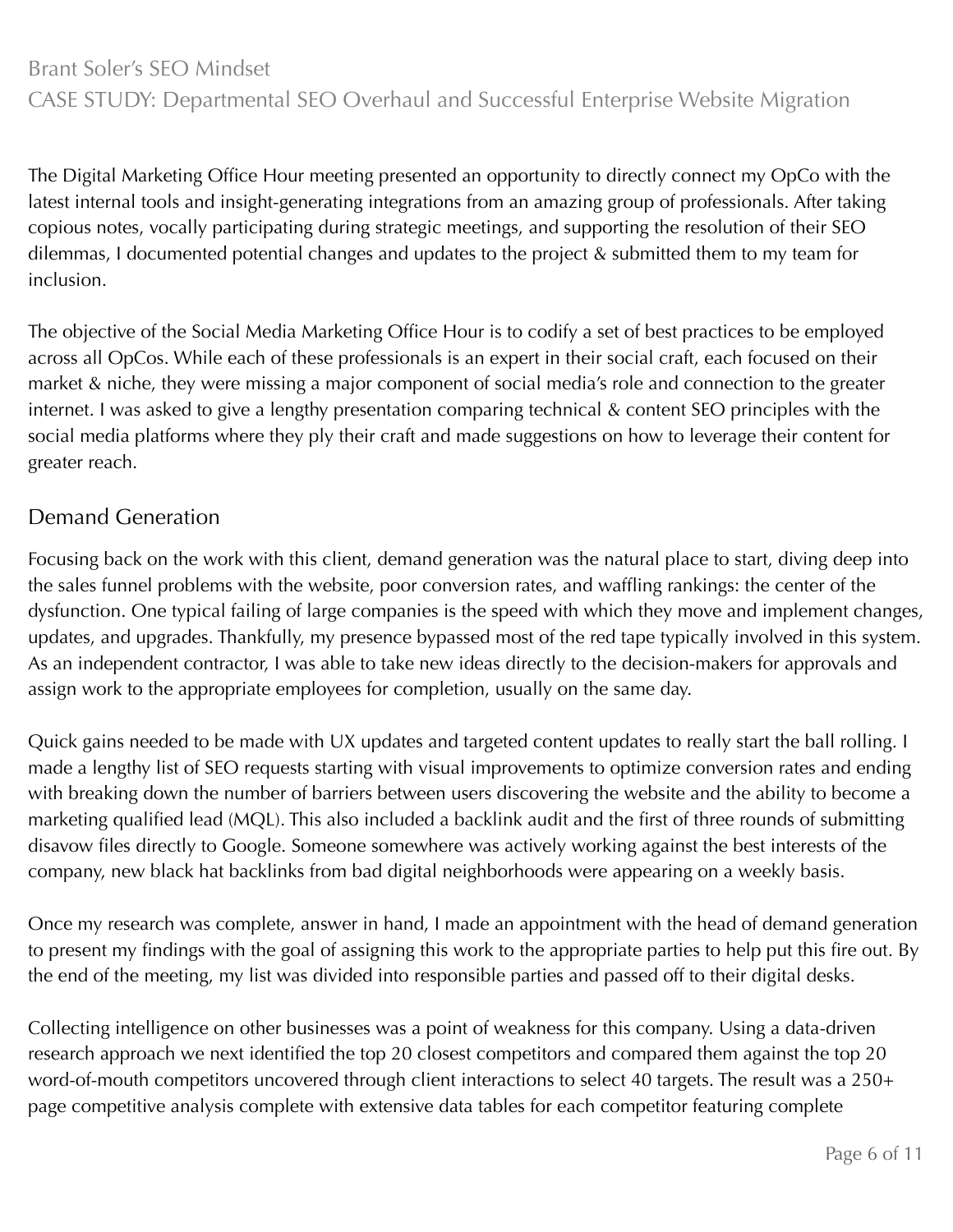advertising history (including text, ad spend & conversions), SERP ranking words & phrases, marketing materials publicly available through their web presence, and detailed website sitemaps with metadata.

Presenting internal business intelligence was another point of weakness. With an overwhelming number of complaints about their internal data reporting system, used to make multi-million dollar decisions for the company, attention needed to be turned to streamlining the Google Data Studio dashboards. The data sources pulled into Data Studio were examined and corrected to work out data reporting errors and false statistics before properly reconnecting them. The dashboards were revised to focus on including relevant information for use by specific departments. Capabilities to capture the reported data in a usable form were cleaned to provide accurate, readable data tables. A much more professional methodology for switching between data segments was deployed. This new data system included a table revealing the highest converting keywords which the ad specialist used to reduce cost per lead (CPL) from over \$1,200 to just over an astounding \$25.

#### Content Department

Suggesting the content department was overworked and understaffed was an understatement. This micro department is responsible for 10 different SaaS products, the range of industries each product is compatible with, and the types of solutions represented by each combination of product & industry, and what solution the product satisfies. When stepping into this department it resembled a game of whack-a-mole rather than the lean, mean writing machine I stepped out of.

Having made substantial progress on putting the fire out in demand generation, I turned my attention to auditing every page on the website to uncover every possible way to breathe SEO life and sprinkle organic white hat SERP growth serum into every page. I made an optimization wish list of gains for implementation: expanding thin content found on nearly 500 pages, correcting how content headings are used, and correcting spelling & grammatical errors. This list, and the effort it represented, was used to secure more departmental funding and double the size of the team.

My work here was a ground-up approach where I first wrote guidelines and formulas for content creation. Once approved we scheduled training using the newly developed SEO training materials to get the content writers on board. The content department initiated a parallel path approach to fulfilling company-wide content requests leveraging the new guidelines while methodically building out or updating thin & stale content.

The previous content creation process lacked the "voice of Google" to reach and influence potential clients. I first examined keywords where my client was already ranking between positions 4 - 20. Together with the head of demand generation, we selected intent-based keywords to drive more marketing qualified leads (MQLs). These select keywords represent the prime SEO juju used to create landing pages with optimized addresses, headings, images & feature robust content from multiple content types.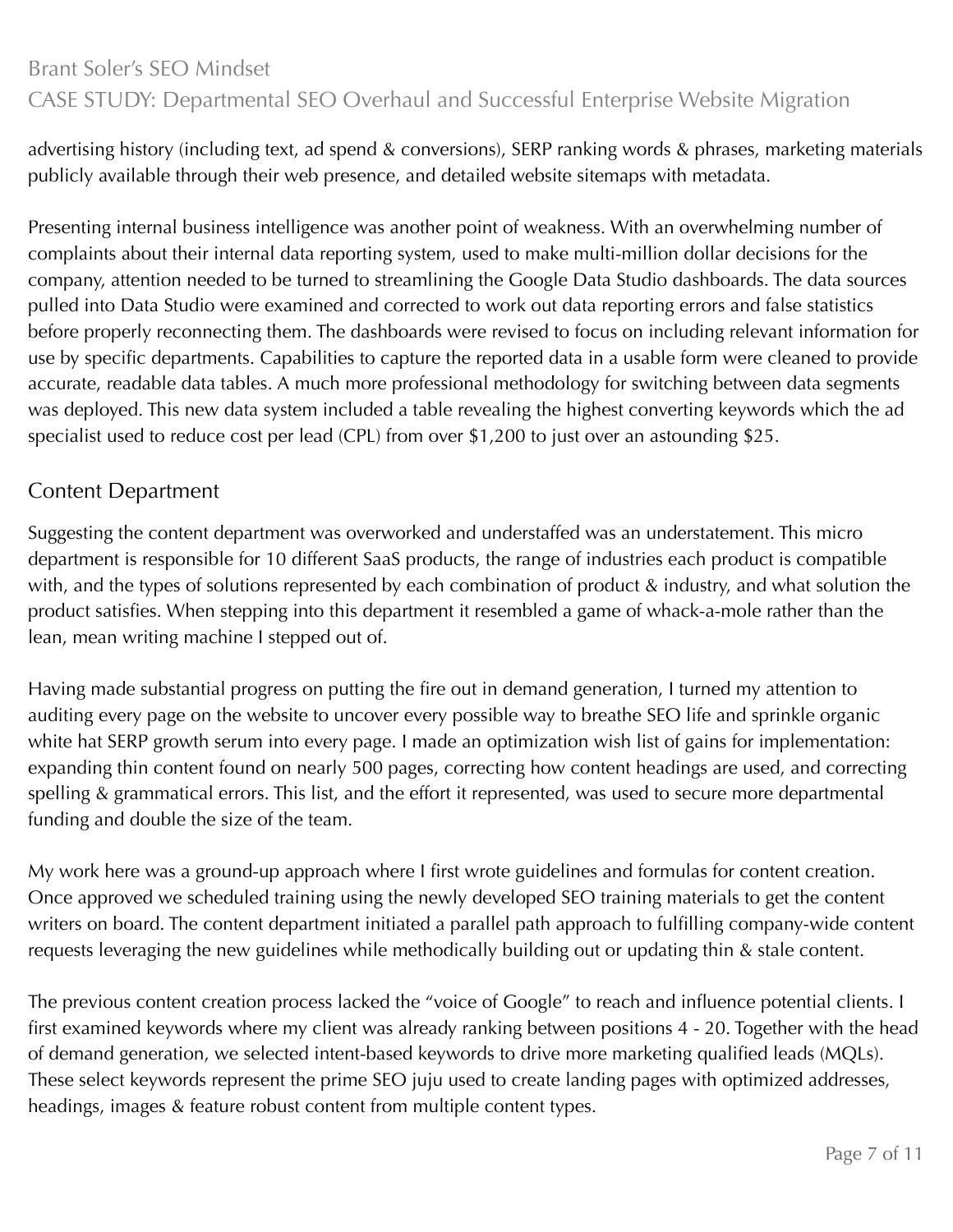#### Brant Soler's SEO Mindset

#### CASE STUDY: Departmental SEO Overhaul and Successful Enterprise Website Migration

| Keyword Gains                | 62 |
|------------------------------|----|
| Improved Ranks: 2,744        |    |
| Newly Ranked Keywords: 9,814 |    |

The resources section of the website was a bear to tackle! It consists of collections of several content types from articles to videos. Single page flyers were created for content writers & marketing managers to leverage the upgrades in the platform for each of these resources with the optimized new website. I was asked to write an essay on Thought Leadership for the marketing department (product marketers and product marketing managers) to better understand how Google works, develop powerful new tools to discover & reach their audiences, and better interface with the new and improved content department.

#### Social Media Management

While shepherding the website migration along and focusing on the content department, I was able to work with the social media professionals to enhance their effectiveness in brand messaging. SOPs & guidelines were developed for each platform the company was utilizing for branding around delivering more effective and pointed content. I also wrote an essay on interlinking with businesses & influencers and finding more effective hashtags to expand brand reach.

Many of the principles of the Social Media Marketing Office Hour instigated by the parent company were captured and utilized by my client to increase the effectiveness of their social campaigns. The SMOH included an international cohort of professionals working in an incredible array of markets, verticals & niches.

While setting a new direction for future social content we also covered re-optimizing current asset titles, descriptions & profiles to renew SERP standing across platforms, and corrected URLs on social profiles to include keywords instead of randomly assigned letters and numbers. These are some of the most commonly overlooked SEO areas for social media!

#### Web Department

My initial SEO audit conducted as version 1.0 of the website was crashing and burning revealed that starting again from scratch and rebuilding the website from the bottom up was the only way to proceed. Many of the pages were missing meta information completely, documentation was non-existent, none of the pages included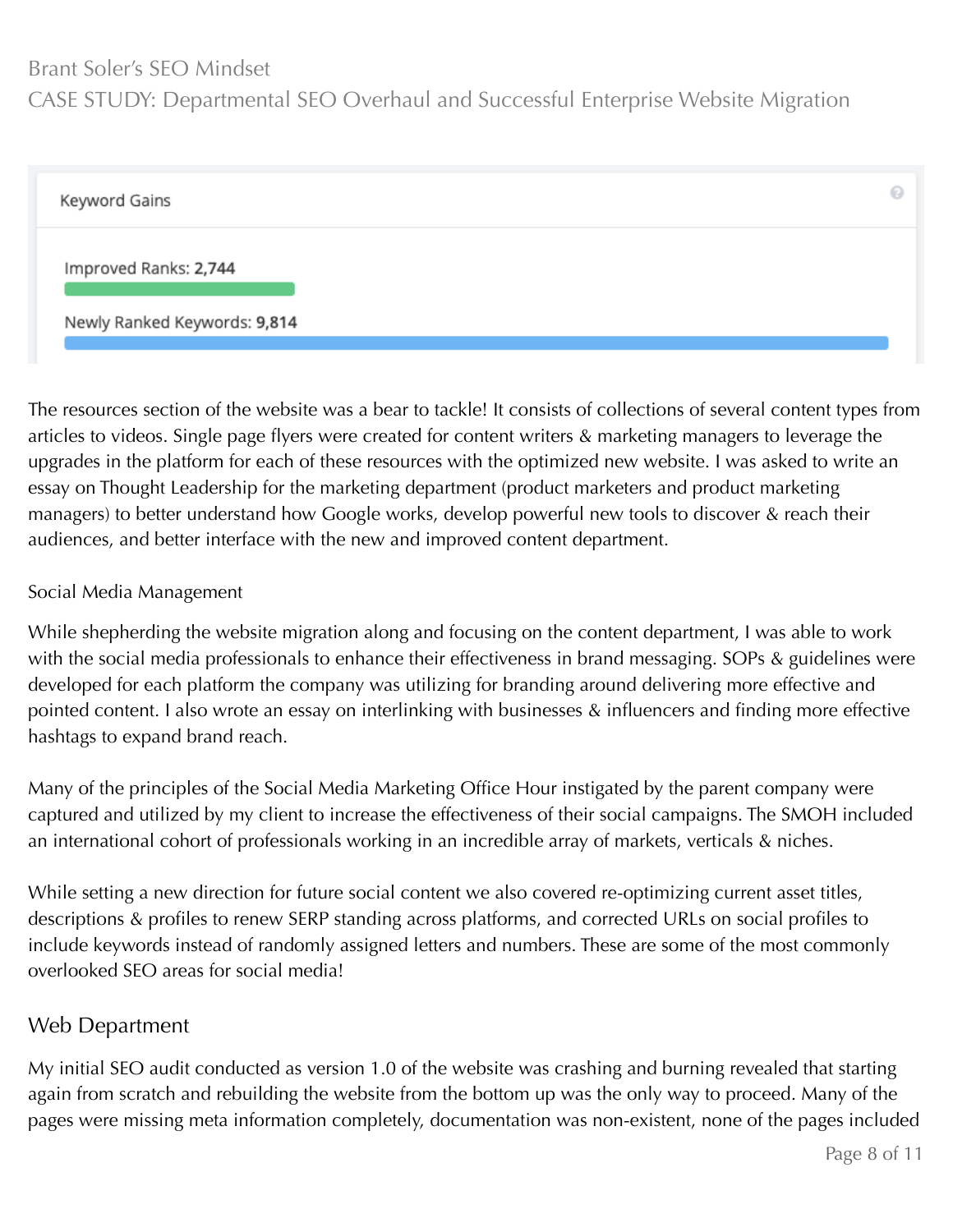schema data and tragically the titles & descriptions were often redundant and unrelated to the topic. Corrections were made in parallel to the content on both new and old websites while addressing & heading structure was only updated for the new website.

The web optimization process we employed ensured links from the old website landed on equal or improved content on the new website. This type of parity was established across the new site between the page address, page title, and H1 found on the page, with consideration to the keyword or key phrase the page was actually targeting. This concept resulted in small but steady gains in visibility during the duration of the project up to and through the final switch over. This was only one of many SEO improvements implemented during the migration process, represented in the dramatic increase in organic keywords represented below.

A groundbreaking intuitive system was developed to automatically rename images before display on the front end of the website, including image dimensions for cumulative layout shift (CLS) requirements, ALT tags & title tags. This system was entirely devised by myself, communicated & implemented at my express direction. The images are stored in a database-driven repository called by the front end of the website for display and thus providing an opportunity to alter the normal process and maximize the SEO value of the front-end of the website. Inserting delicately crafted code into this critical juncture enhanced the page-level SEO by using formula-based file naming conventions. These file names were then converted into ALT tags and title tags, optimizing each image on the front end for both search engines and Google's CLS update.

An advanced automatic internal linking system was developed and deployed with the new website to help website visitors, and Google, access resources based on a linking system in the back-end of the website. This was another value-driving system I devised, communicated & shepherded through completion during the

website migration process. All pieces of optimized content, including every webpage and marketing asset present on the website, are now coded on the back end for their related product(s), solution(s), and industries. These codes are used to serve content based on back-end product, solution & industry selections to the front-end of the website. All resources, such as blog posts, displayed as images, metadata & intro content across the website now include their linked content type at the bottom of the intro content. The linked content type gives access to all other entries of that content type, for example, clicking on "Blog Posts" takes you to all blog posts. Following the main section is a new section featuring links to the related industries where clicking will take you to all resources for that industry. Following the section linking industries is a section linking applicable "solutions" where clicking takes you to all resources relating to that solution. Following that is a final section for which SaaS product(s) the content applies to where clicking takes you

Organic Keywords (SEO)

Organic Keywords

 $15,739+$ 

Est Monthly SEO Clicks 13,604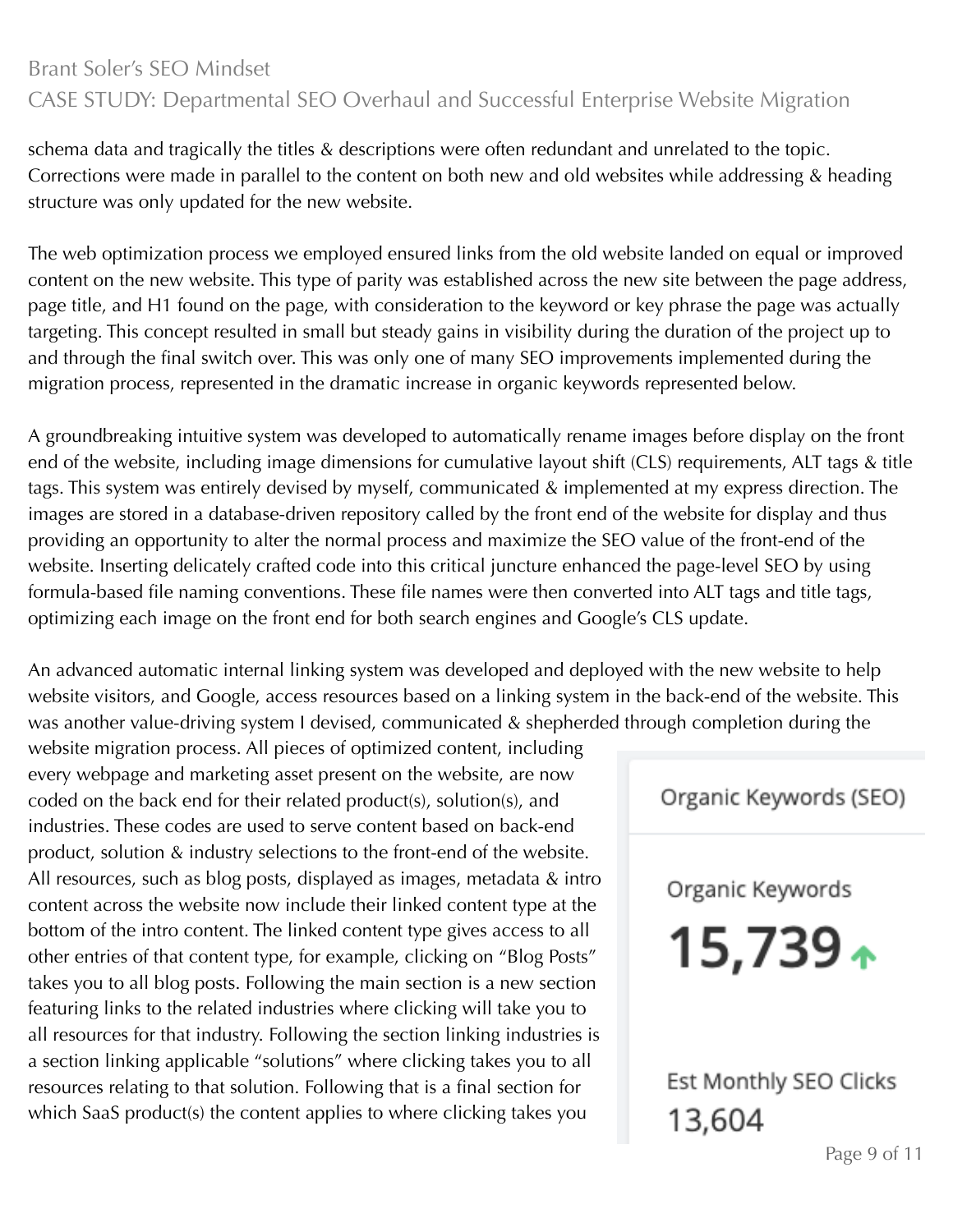to all resources relating to that SaaS product. The resources are now so incredibly interlinked, any visitor (including Google) can now access any portion of the body of resources they want across four distinct slices: content type, industry represented, solution represented, and product of choice. Overall, we developed and published new content in each of the content types, developed fresh landing pages, overhauled product, service & industry pages, and created thousands of internal & external links throughout the website through both this interlinking system and highly valued editorial content links.



During the final cleanup stage, while the final

pieces were being developed and dropped into place, my attention turned to bad, broken, and previously redirected links in the content. Crawls of the pre-launch website revealed substantial numbers, in the thousands, of 404 errors from internal pages removed from the website. Each of these errors was tracked down and corrected. Redirect errors, where an old link was redirected but not updated in the content, were next on the list, also numbering in the thousands. Up until the day of launching the new website, I was tasked with auditing, reauditing, and verifying all of the changes and enhancements being made to the website. Finally, the time came to update the DNS to point to the new website, deploy the 301 redirects, submit the sitemap to search engines & celebrate months of diligent work.

## Website Migration Success

After two months, the results of the website migration are clear and have surpassed expectations! As you can see in the 6-month keyword screenshot, there are now 1,434 keywords on page 1 of Google, 872 just arrived there as a result of the migration. There are 901 keywords ranking on page 2 and an astounding 14,305 ranking within the first 100 positions in Google search.

Advanced data analytics were added to the website near the beginning of the year to monitor and track actual users as they navigate the website and offer methods for delivering feedback to the company.

The two weeks before and after launch included a content freeze where the content department stockpiled new optimized content to deploy post-launch. This important time was used to benchmark the changes in analytics before and after the new optimized website replaced the old one. While many of the changes performed prior to the content freeze were still leading to an increase in rankings and visibility, the analytics were rock steady.